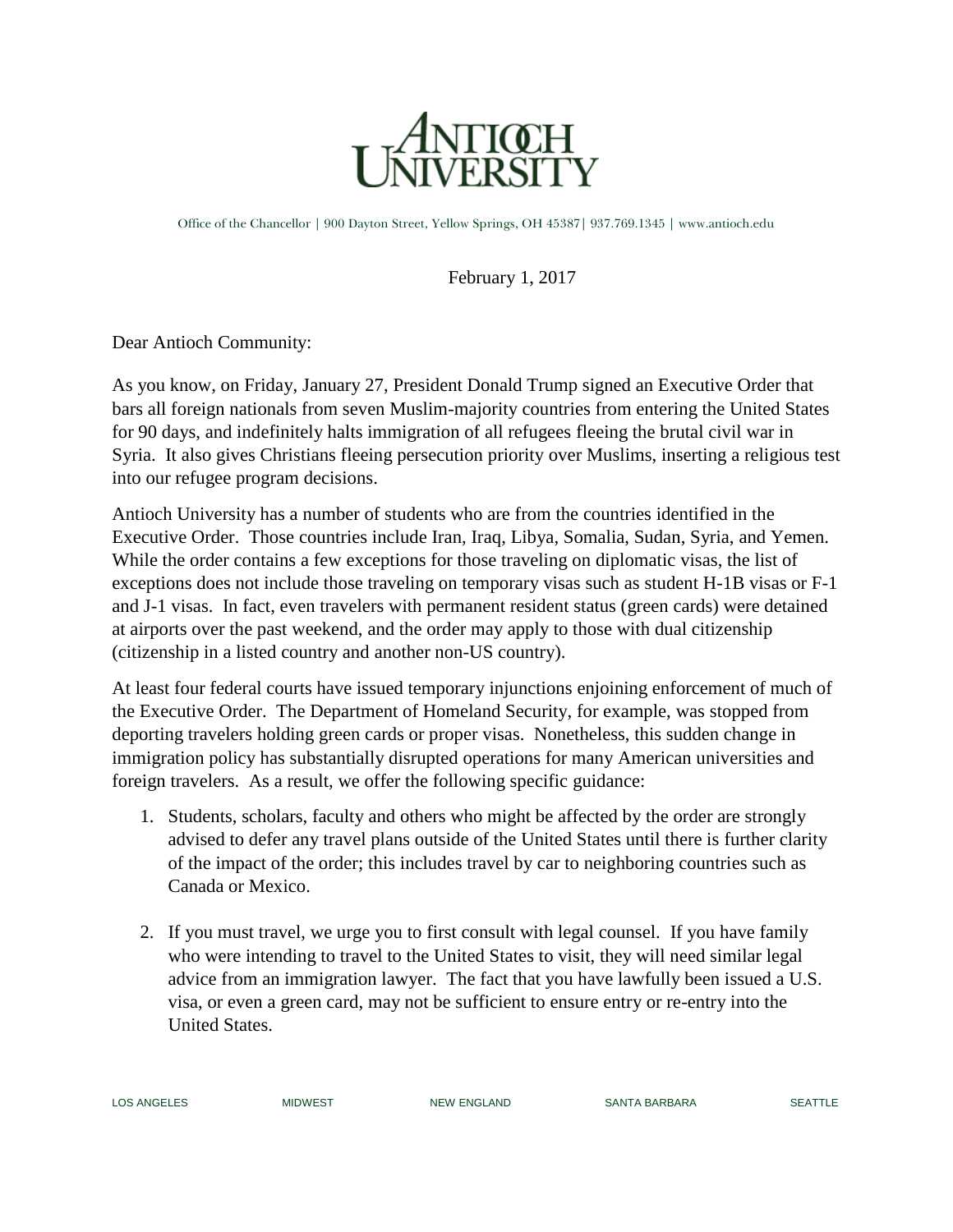3. I have asked our University Counsel, Rebecca Todd, to prepare a list of immigration lawyers in each of our communities. Some may be among the hundreds of lawyers that volunteered to provide *pro-bono* services to stranded travelers over the weekend. Please contact our Office of University Counsel at 603-283-2436 for this contact information.

I would like to emphasize that Antioch University supports all of our students, faculty, and employees who are foreign nationals. The University has a long history of being a leader in fostering a diverse and rich educational environment. Even prior to the Civil War, Antioch was one of the first American colleges to enroll African-American students to learn side-by-side with white students. It was one of the first colleges to employ female faculty at the same rank and salary as male counterparts. And we have admitted international students throughout our history. Our educational mission has always been focused on fostering social, economic and environmental justice and for protecting and promoting the human rights of all people, regardless of race, religion, gender, color, ancestry, national origin or other immutable characteristics. It was not chance or stroke of serendipity that led Coretta Scott King to Antioch. It was Antioch's reputation as champions for human rights that caught her attention.

Central to our mission of gaining "victories for humanity," is the task of teaching empathy for others, a sense of deeply understanding the struggle of our fellow human beings around the globe. We can better foster that sense of empathy and compassion through diverse student and faculty bodies, able to communicate openly, share different perspectives and experiences and learn from one another. From that, we generate trust and understanding and foster the hope for greater peace in the world. So, from a purely pedagogical point of view, higher education has a significant stake in our national immigration policy. The diversity of our classrooms is one of the greatest strengths of American colleges and universities.

From a more national perspective, we understand that we are a nation of immigrants, that our strength as a country derives largely from our diversity and that these values as a nation and a people are what make America great. Few of us need to look very far back in our genealogies to discover our foreign roots. My family, for example, emigrated by ship from Ireland in 1851. They, and one million others, fled Ireland in the midst of the historic potato famine. Another one million Irish souls starved to death. But for the generosity of the American people, many more surely would have died. Those seeking refuge from the civil war in Syria are no less in need, and we cannot let fear hijack our values as a country.

Thirty-seven years after my ancestors immigrated, a colossal statue was gifted to the United States by the French people to honor our shared struggle for freedom and liberty. In an effort to raise funds for the construction of the massive base for the statue, Emma Lazarus penned a simple verse, *The New Colossus*, now inscribed in bronze at the base of the statue. We can all recite part of it: "Give me your poor, your tired, your huddled masses yearning to breathe free." No other text better captures the value of who we are, or aspire to be, as a people and as a nation. (See full text of *The New Colossus* below.)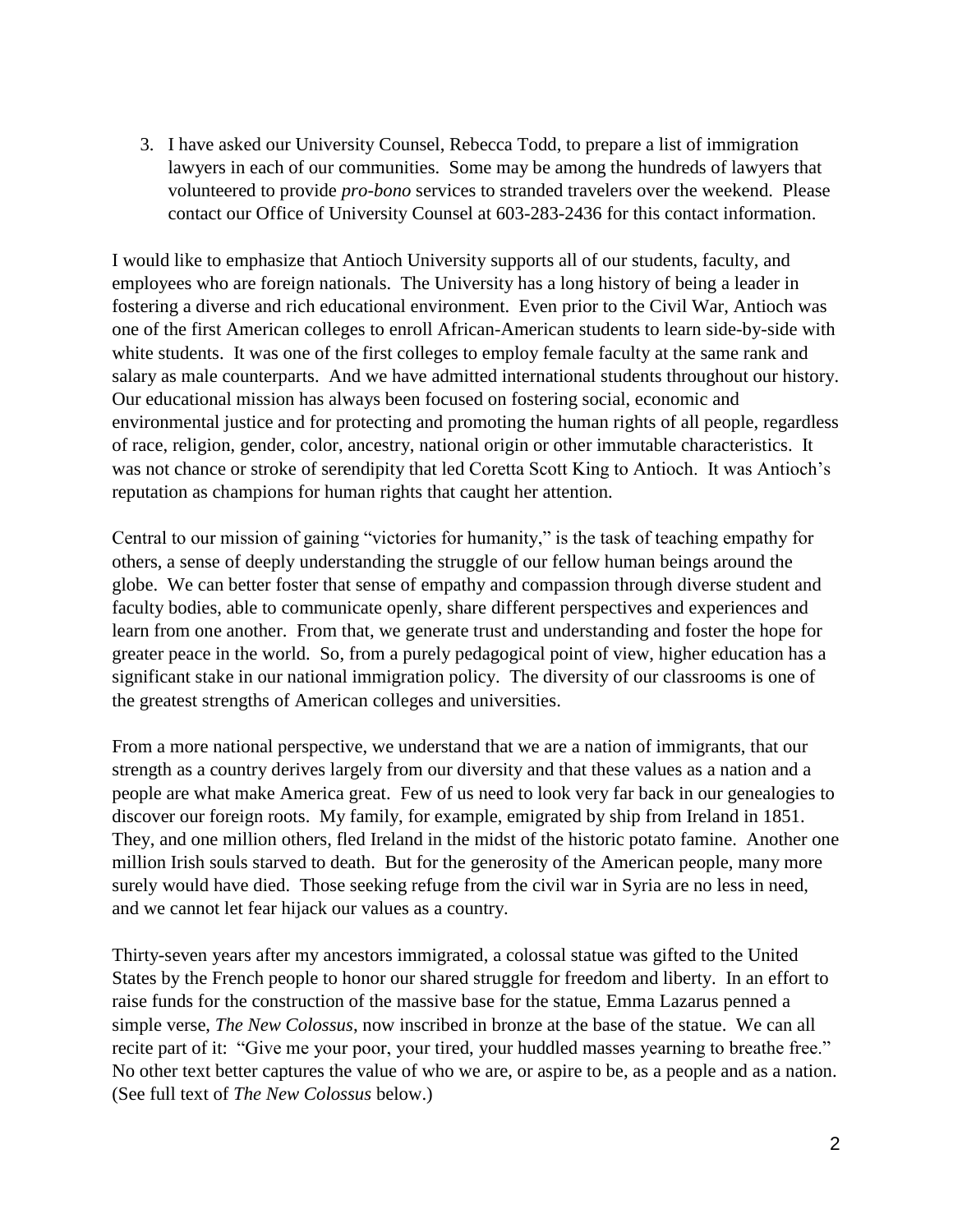The Executive Order has been harshly and widely criticized over the past several days because it does such violence to our national values with little or no justification. The US attorney general would not defend it in court believing it to be unconstitutional, and over 1,000 State Department personnel and Foreign Service officers have signed a dissent cable arguing that the Executive Order was wholly unnecessary and counterproductive to our national security. The full cable can be viewed at [https://assets.documentcloud.org/documents/3438487/Dissent-Memo.pdf.](https://assets.documentcloud.org/documents/3438487/Dissent-Memo.pdf) It concludes with the following paragraph:

We do not need to place a blanket ban that keeps 220 million people – men, women and children – from entering the United States to protect our homeland. We do not need to alienate entire societies to stay safe. And we do not need to sacrifice our reputation as a nation, which is open and welcoming, to protect our families. It is well within our reach to create a visa process which is more secure, which reflects our American values, and which would make the Department proud.

For those reasons, I have joined other higher education leaders in calling for President Trump to rescind the Executive Order and to work with his Department of Homeland Security and the State Department to make reasonable and appropriate improvements in the visa programs in a way that does not unjustly and illegally target people of the Muslim faith or people from specific countries. For example, on Saturday, the Association of American Universities, (AAU) issued a statement that we fully support calling for the repeal of the Executive Order. The full text is available at [http://www.aau.edu/news/article.aspx?id=18366.](http://www.aau.edu/news/article.aspx?id=18366)

In the meantime, Antioch University and its leadership will do what it can to protect the rights and interests of our foreign students, employees and their families. In large part that will include enforcing long-standing University policies as follows:

- 1. Antioch will continue to admit and support students without regard to their citizenship status or immigration status.
- 2. We will continue to enforce our anti-discrimination policies which prohibit harassment and discrimination based on race, religion, gender, color, ancestry, and national origin. Students who feel threatened, harassed or intimidated because of any such reason should immediately contact their campus Chief Student Services Officer to make a complaint. A table with contact information is included below.
- 3. Antioch University will continue to comply with all federal requirements related to our admission of foreign students and our management of any international study opportunities. Other than that, the University will not share sensitive student information such as immigration or citizenship status with others.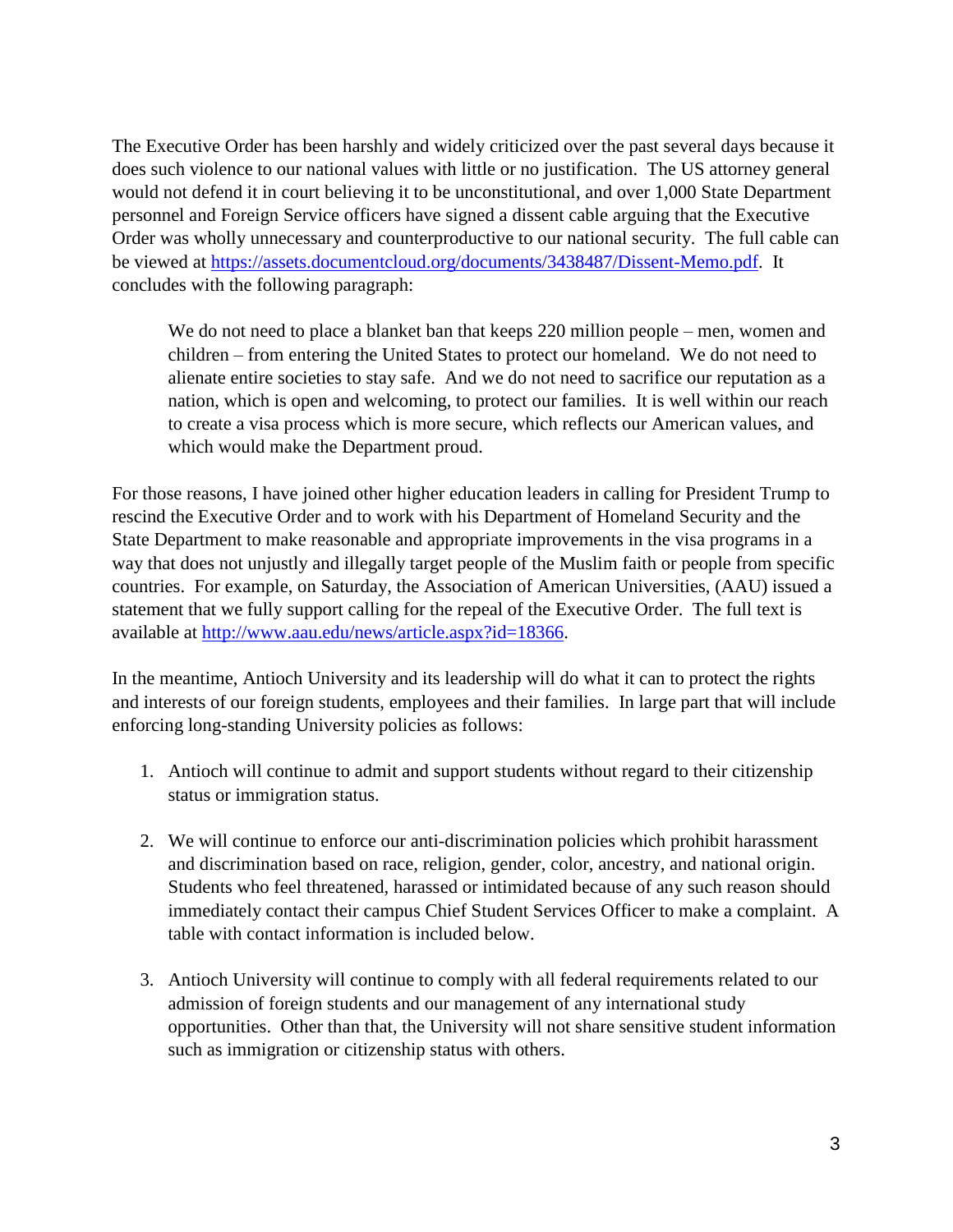- 4. The University will continue to enforce its policies regarding privacy of student records under FERPA. We do not provide information about immigration status unless required to do so by law or lawful subpoena.
- 5. The enforcement of immigration laws is the responsibility of various federal departments including the Department of Homeland Security (DHS), and its Office of Immigration and Customs Enforcement. We will support our students and employees in their interactions with any of those agencies. When required to do so by law, the University will, of course, comply with any lawful orders or directives from such agencies.

Antioch will continue to monitor the likely changes in immigration law and policy that could impact the status, safety and security of our students, faculty and staff, particularly our international students and our students who are undocumented. We will also continue to join with other higher education associations and institutions to advocate for proper immigration reform in a way that honors our national values.

| <b>Chief Student Service Officers</b>     |                          |                                   |                        |
|-------------------------------------------|--------------------------|-----------------------------------|------------------------|
| <b>Campus</b>                             | <b>Name</b>              | <b>Telephone</b><br><b>Number</b> | <b>E-mail address</b>  |
| Los Angeles                               | Sandy Lee                | 310-578-1080<br>Ext.<br>447       | slee2@antioch.edu      |
| <b>Midwest</b>                            | Karen Crist              | 937-769-1335                      | kcrist@antioch.edu     |
| <b>New England</b>                        | Jennifer Fritz           | 603-283-2127                      | jfritz@antioch.edu     |
| Santa Barbara                             | Julia Dubiel             | 805-962-8179<br>Ext.<br>5105      | jdubiel@antioch.edu    |
| Seattle                                   | Shana Hormann            | 206-268-4714                      | shormann@antioch.edu   |
| <b>AU Online</b>                          | Karen Crist              | 937-769-1335                      | kcrist@antioch.edu     |
| Graduate School of<br>Leadership & Change | Karen Crist              | 937-769-1335                      | kcrist@antioch.edu     |
| <b>Other Resources</b>                    |                          |                                   |                        |
| <b>University Counsel</b>                 | Rebecca Todd             | 603-283-2436                      | rtodd@antioch.edu      |
| <b>Compliance Hotline</b>                 | 24-7 complaint<br>intake | 866-606-4026                      | compliance@antioch.edu |